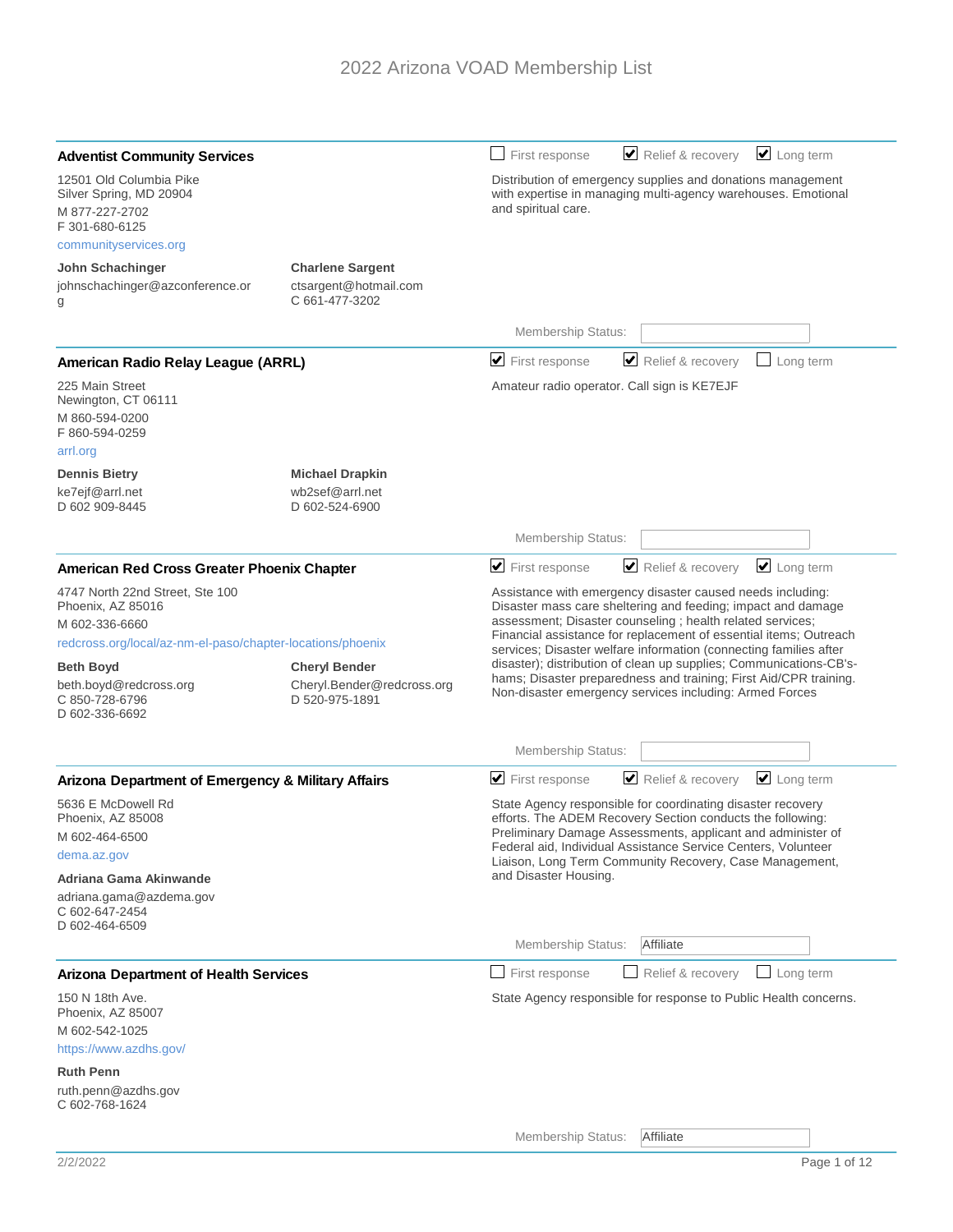| Arizona Equine Rescue Org, Inc.                                                                |                                                                                        | Relief & recovery $\Box$ Long term<br>$\blacktriangleright$ First response                                                                                                                                                                                               |
|------------------------------------------------------------------------------------------------|----------------------------------------------------------------------------------------|--------------------------------------------------------------------------------------------------------------------------------------------------------------------------------------------------------------------------------------------------------------------------|
|                                                                                                |                                                                                        | Livestock evacuation and disaster support, livestock emergency<br>housing, livestock transportation and livestock technical rescue<br>(exrication and recovery like trailer accidents, cliff retrievals,<br>helicopter lifts)                                            |
| <b>Soleil Dolce</b>                                                                            | <b>Carol Hobson</b>                                                                    |                                                                                                                                                                                                                                                                          |
| soleil@azequinerescue.org<br>C 602-538-0416                                                    | clhobson@yahoo.com<br>C 602-790-9851                                                   |                                                                                                                                                                                                                                                                          |
|                                                                                                |                                                                                        | Membership Status:<br>Member                                                                                                                                                                                                                                             |
| Arizona Food Bank Network                                                                      |                                                                                        | Relief & recovery<br>$\Box$ Long term<br>First response                                                                                                                                                                                                                  |
| 340 E. Coronado Rd. Suite 400<br>Phoenix, AZ 85004<br>M 602-528-3434                           |                                                                                        | Coordination of AZ food banks; Food, bottled water, collecting<br>food for distribution or use by other VOAD members to prepare.<br>Truck transpotation of food from food banks to disaster locations.<br>Provide 1 or 2 refrigerated trailers.                          |
| azfoodbanks.org                                                                                |                                                                                        |                                                                                                                                                                                                                                                                          |
| April Bradham<br>april@azfoodbanks.org<br>C 602-384-0702<br>D 602-528-3434 x118                | <b>Angie Rodgers</b><br>angie@azfoodbanks.org<br>C 602-582-4983<br>D 602-528-3434 x113 |                                                                                                                                                                                                                                                                          |
|                                                                                                |                                                                                        | Membership Status:<br>Member                                                                                                                                                                                                                                             |
| <b>Arizona Humane Society</b>                                                                  |                                                                                        | Relief & recovery<br>$\blacktriangleright$ First response<br>Long term                                                                                                                                                                                                   |
| 9226 N 13th Ave<br>Phoenix, AZ 85021<br>M 602-997-7585 x1271                                   |                                                                                        | Animal Sheltering/Rescue                                                                                                                                                                                                                                                 |
| azhumane.org                                                                                   |                                                                                        |                                                                                                                                                                                                                                                                          |
| <b>Debbie McKnight</b><br>dmcknight@azhumane.org<br>C 480-254-6643<br>D 602-997-7585 ext. 2042 | <b>Tracey Miller</b><br>D 602-448-5816                                                 |                                                                                                                                                                                                                                                                          |
|                                                                                                |                                                                                        | Membership Status:                                                                                                                                                                                                                                                       |
| <b>Arizona Network of Public Safety Chaplains</b>                                              |                                                                                        | Relief & recovery<br>Long term<br>First response<br>$\blacksquare$<br>$\Box$                                                                                                                                                                                             |
| 7376 W Montebello Ave<br>Glendale, AZ 85029                                                    |                                                                                        | Couseling and spiritual care for police, fire and victims of trauma<br>and disasters. Grief loss and PTSD literature, next of kin<br>notifications, satelite phone, bottled water. Can be available at<br>Corner's Office for family support.                            |
| Tim Heath<br>chaplainheath@gmail.com<br>D 623-206-3026                                         |                                                                                        |                                                                                                                                                                                                                                                                          |
|                                                                                                |                                                                                        | Membership Status:                                                                                                                                                                                                                                                       |
| Arizona Southern Baptist Disaster Relief                                                       |                                                                                        | Relief & recovery<br>$\Box$ Long term<br>$\blacktriangleright$ First response                                                                                                                                                                                            |
| 12801 N. 28th Dr, Ste 1<br>Phoenix, AZ 85257<br>M 602-843-1030<br>azsbc.org/dr_training        |                                                                                        | Provides Emergency Disaster Response including: Mobile<br>Feeding Unit trailer; Mobile Shower Unit trailers; Storm Recovery<br>Equipment trailer; Mud-Out & Chain-saw Crews; Mobile<br>Command Center; Chaplains for Disaster Counseling services;<br>Outreach services: |
| <b>Patty Kirchner</b><br>patty@gatewayfellowship.org                                           |                                                                                        |                                                                                                                                                                                                                                                                          |
| C 480-353-6527                                                                                 |                                                                                        |                                                                                                                                                                                                                                                                          |
|                                                                                                |                                                                                        | Membership Status:                                                                                                                                                                                                                                                       |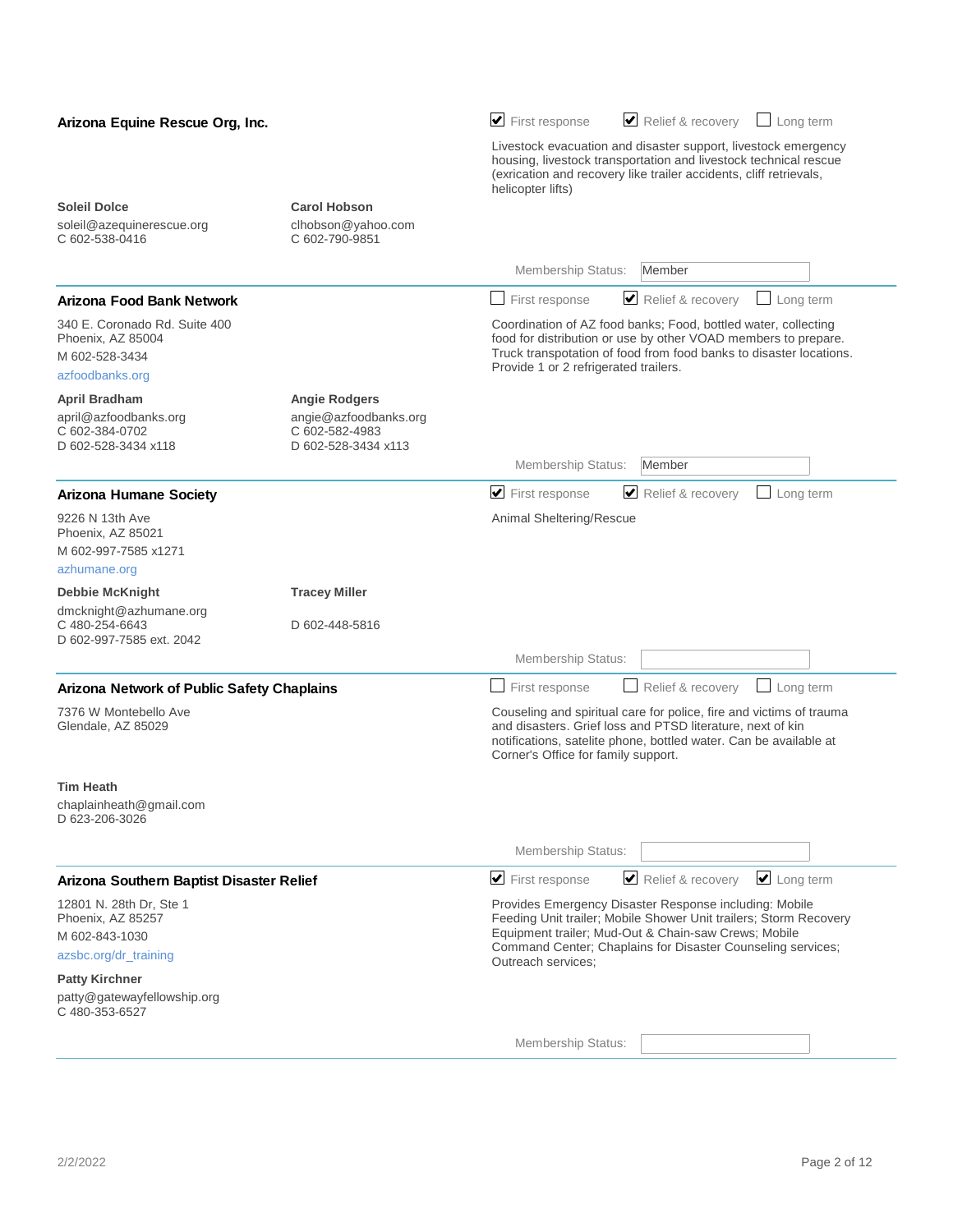| Arizona State Chaplain Service                                                                                                                                                                  |                                                         | First response                       | Relief & recovery                                                                                                                                                                                                                                                                                                                                                                                                                                                                                                   | $\Box$ Long term           |
|-------------------------------------------------------------------------------------------------------------------------------------------------------------------------------------------------|---------------------------------------------------------|--------------------------------------|---------------------------------------------------------------------------------------------------------------------------------------------------------------------------------------------------------------------------------------------------------------------------------------------------------------------------------------------------------------------------------------------------------------------------------------------------------------------------------------------------------------------|----------------------------|
| 1243 E Seminole Dr<br>Phoenix, AZ 85022                                                                                                                                                         |                                                         | Chaplain Service.                    |                                                                                                                                                                                                                                                                                                                                                                                                                                                                                                                     |                            |
| <b>Bill Glennie</b><br>chaplainbill@cox.net<br>D 602-863-3938                                                                                                                                   |                                                         |                                      |                                                                                                                                                                                                                                                                                                                                                                                                                                                                                                                     |                            |
|                                                                                                                                                                                                 |                                                         | Membership Status:                   |                                                                                                                                                                                                                                                                                                                                                                                                                                                                                                                     |                            |
| Arizona State University, Center for Emergency Management &<br><b>Homeland Security</b>                                                                                                         |                                                         | First response                       | Relief & recovery<br>$\mathcal{L}$                                                                                                                                                                                                                                                                                                                                                                                                                                                                                  | Long term<br>$\Box$        |
| Phoenix, AZ 85004<br>M 602-496-1040                                                                                                                                                             |                                                         |                                      |                                                                                                                                                                                                                                                                                                                                                                                                                                                                                                                     |                            |
| <b>Brian Gerber</b><br>Brian.Gerber@asu.edu                                                                                                                                                     | <b>Melanie Gall</b><br>mgall2@asu.edu<br>C 803-919-2734 |                                      |                                                                                                                                                                                                                                                                                                                                                                                                                                                                                                                     |                            |
|                                                                                                                                                                                                 |                                                         | Membership Status:                   | Partner                                                                                                                                                                                                                                                                                                                                                                                                                                                                                                             |                            |
| <b>Brethren Disaster Ministries</b>                                                                                                                                                             |                                                         | $\blacktriangleright$ First response | Relief & recovery                                                                                                                                                                                                                                                                                                                                                                                                                                                                                                   | $\Box$ Long term           |
| 601 Main St, PO Box 188<br>New Windsor, MD 21776-0188<br>M 480-966-0034<br>F480-966-2921<br>brethren.org/bdm                                                                                    |                                                         |                                      | Provide Emergency Childcare during disasters; Trained<br>Volunteers for childcare; Clean up/Home repairs                                                                                                                                                                                                                                                                                                                                                                                                            |                            |
|                                                                                                                                                                                                 |                                                         | Membership Status:                   |                                                                                                                                                                                                                                                                                                                                                                                                                                                                                                                     |                            |
| <b>Christian Emergency Network</b>                                                                                                                                                              |                                                         | $\blacktriangleright$ First response | Relief & recovery                                                                                                                                                                                                                                                                                                                                                                                                                                                                                                   | $\triangleright$ Long term |
| 39506 N Daisy Mountain Dr, Ste 122-614<br>Anthem, AZ 85086<br>M 800-260-5637<br>christianemergencynetwork.org<br>John Phelps<br>john.phelps@christianemergencyne<br>twork.net<br>D 602-334-9831 |                                                         |                                      | CEN AZ provides comprehensive emergency and disaster<br>volunteer and material resources through participating local<br>churches; communication with all forms of local and national<br>media; and collaboration with national and local Christian<br>ministries. CEN provides readiness e-learning tracks such as<br>Ready Christian and Ready Church as well as the Christian<br>Emergency Directory of comprehensive resources which may be<br>searched locally. CEN also provides ability for incident-specific |                            |
|                                                                                                                                                                                                 |                                                         | Membership Status:                   |                                                                                                                                                                                                                                                                                                                                                                                                                                                                                                                     |                            |
| <b>Episcopal Diocese of Arizona</b>                                                                                                                                                             |                                                         | $\blacktriangleright$ First response | Relief & recovery                                                                                                                                                                                                                                                                                                                                                                                                                                                                                                   | $\cup$ Long term           |
| 114 W Roosevelt St<br>Phoenix, AZ 85003<br>M 602.254.0976<br>F 602-495-6603<br>azdiocese.org<br><b>Laurel Way</b><br>laurel@azdiocese.org                                                       |                                                         |                                      | Coordination with AZ Episcopal Churches to respond as needed.                                                                                                                                                                                                                                                                                                                                                                                                                                                       |                            |
| D 602-254-0976                                                                                                                                                                                  |                                                         |                                      |                                                                                                                                                                                                                                                                                                                                                                                                                                                                                                                     |                            |
|                                                                                                                                                                                                 |                                                         | Membership Status:                   |                                                                                                                                                                                                                                                                                                                                                                                                                                                                                                                     |                            |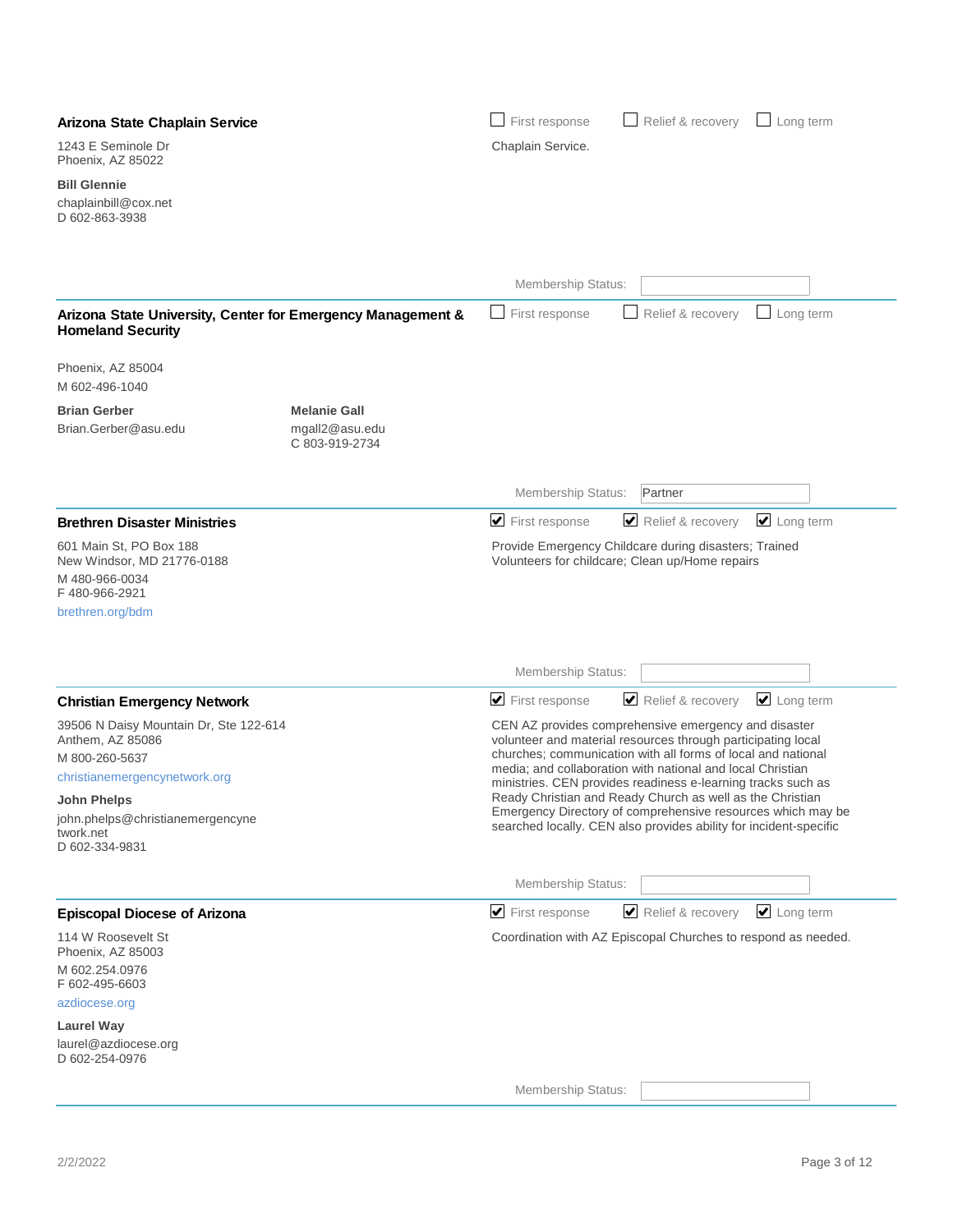| <b>Federal Bureau of Investigations</b>                                                            |                                                                    | $\blacktriangleright$ First response                                                                                                                                                        | Relief & recovery | $\Box$ Long term |
|----------------------------------------------------------------------------------------------------|--------------------------------------------------------------------|---------------------------------------------------------------------------------------------------------------------------------------------------------------------------------------------|-------------------|------------------|
| 21711 N 7th St<br>Phoenix, AZ 85024                                                                |                                                                    | Specific to criminal active shooter mass casuality incidents.<br>Provide support to victims/families in the aftermath of an incident.                                                       |                   |                  |
| <b>Sarah Lynne Vasquez</b><br>slvasquez@fbi.gov                                                    |                                                                    |                                                                                                                                                                                             |                   |                  |
|                                                                                                    |                                                                    | Membership Status:                                                                                                                                                                          | Affiliate         |                  |
| <b>FEMA Region IX</b>                                                                              |                                                                    | First response                                                                                                                                                                              | Relief & recovery | Long term<br>- 1 |
| 1111 Broadway, Ste 1200<br>Oakland, CA 94607<br>fema.gov                                           |                                                                    | none on file                                                                                                                                                                                |                   |                  |
| <b>Charles Craig</b><br>charles.craig@fema.dhs.gov<br>C 510-418-5117<br>D 510-627-7107             |                                                                    |                                                                                                                                                                                             |                   |                  |
|                                                                                                    |                                                                    | Membership Status:                                                                                                                                                                          | Affiliate         |                  |
| <b>Foundation for Senior Living</b>                                                                |                                                                    | First response<br>$\mathbf{I}$                                                                                                                                                              | Relief & recovery | $\Box$ Long term |
| 1201 E Thomas Rd<br>Phoenix, AZ 85014<br>M 602-285-1800<br>fsl.org<br><b>Annette Iniguez</b>       |                                                                    | Home and community based services, caregivers, emergency<br>home repairs, social services, respite                                                                                          |                   |                  |
| alniguez@fsl.org<br>D 602-285-0505 x181                                                            |                                                                    |                                                                                                                                                                                             |                   |                  |
|                                                                                                    |                                                                    | <b>Membership Status:</b>                                                                                                                                                                   | Member            |                  |
| <b>Habitat For Humanity Central Arizona</b>                                                        |                                                                    | $\Box$<br>First response                                                                                                                                                                    | Relief & recovery | Long term<br>┘   |
| 115 E Watkins St.<br>Phoenix, AZ 85004<br>M 623-583-2417<br>habitatcaz.org<br><b>Debra Bradley</b> |                                                                    | Volunteer management & home construction, consulting, and<br>oversight                                                                                                                      |                   |                  |
|                                                                                                    |                                                                    |                                                                                                                                                                                             |                   |                  |
| C 602-268-9022                                                                                     |                                                                    | Membership Status:                                                                                                                                                                          |                   |                  |
| <b>HandsOn Greater Phoenix</b>                                                                     |                                                                    | First response<br>$\mathbf{I}$                                                                                                                                                              | Relief & recovery | Long term        |
| 1125 E. Southern Ave., Ste 200<br>Mesa, AZ 85204<br>M 602-973-2212<br>handsonphoenix.org           |                                                                    | Manage and educate spontaneous volunteers during disaster<br>response. Communication to community agencies, corporations,<br>volunteers regarding disaster needs and volunteer recruitment. |                   |                  |
| <b>Todd Byard</b>                                                                                  | <b>Rhonda Oliver</b>                                               |                                                                                                                                                                                             |                   |                  |
| todd@handsonphoenix.org<br>C 828-280-2912<br>D 602-973-2212 x233                                   | rhonda@handsonphoenix.org<br>C 480-510-8085<br>D 602-973-2212 x222 | Membership Status:                                                                                                                                                                          | Member            |                  |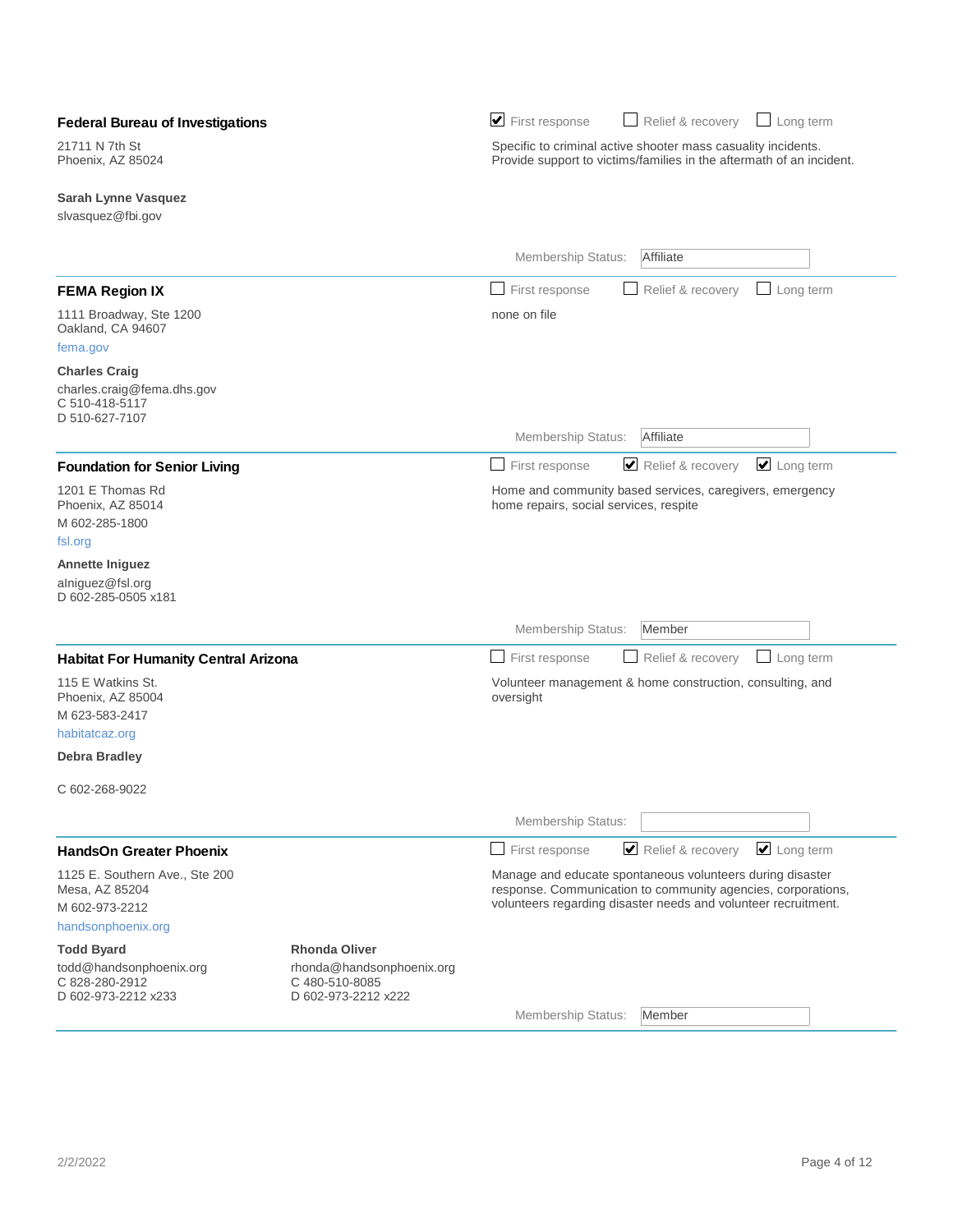| HOPE Animal-Assisted Crisis Response - Pacific Southwest Region First response |                                                              |                                                     | Relief & recovery<br>$\Box$ Long term                                                                                                                                                                                                                                     |
|--------------------------------------------------------------------------------|--------------------------------------------------------------|-----------------------------------------------------|---------------------------------------------------------------------------------------------------------------------------------------------------------------------------------------------------------------------------------------------------------------------------|
| 1292 High St #182<br>Eugene, OR 97401                                          |                                                              | usually during the recovery phase following crisis. | Emotional First Aid, Grief Therapy and Comfort, First Responder<br>Relief Provided with the assistance of highly trained therapy dogs,                                                                                                                                    |
| hopeaacr.org                                                                   |                                                              |                                                     |                                                                                                                                                                                                                                                                           |
| <b>Tracy Stofflet</b>                                                          | <b>Sheryl Clark</b>                                          |                                                     |                                                                                                                                                                                                                                                                           |
| tasarizona@cox.net<br>C 602-762-6589                                           | sheryleclark@gmail.com<br>C 480-299-7411                     |                                                     |                                                                                                                                                                                                                                                                           |
|                                                                                |                                                              | Membership Status:                                  |                                                                                                                                                                                                                                                                           |
| International Fellowship of Chaplains / Tucson Community Chaplair<br>Corps.    |                                                              | First response                                      | Relief & recovery<br>$\cup$ Long term                                                                                                                                                                                                                                     |
| 5170 S Julian Dr<br>Tucson, AZ 85706                                           |                                                              |                                                     | Chaplaincy services including spirtiual and emiotional care. Nims<br>trained, CISM trainined, Licensed ordained. Crisis response and<br>limited hydration services (small scale mobile) available. Can<br>solicite emergency food and clothing from local churches. Focus |
| azifoc.com                                                                     |                                                              | is southern Arizona                                 |                                                                                                                                                                                                                                                                           |
| <b>Anders Hitchcock</b><br>chaplainanders@gmail.com<br>D 520-909-6070          | <b>Warren Priddy</b><br>wfpriddy@gmail.com<br>C 520-289-4498 |                                                     |                                                                                                                                                                                                                                                                           |
|                                                                                |                                                              | Membership Status:                                  |                                                                                                                                                                                                                                                                           |
| <b>International Orthodox Christian Charities (IOCC)</b>                       |                                                              | $\blacktriangleright$ First response                | Relief & recovery<br>Long term                                                                                                                                                                                                                                            |
| 110 West Road, Suite 360<br>Baltimore, MD 21204<br>M 410-243-9824<br>iocc.org  |                                                              | assistance and gifts-in-kind to disaster survivors. | Provision of Emotional and Spiritual Care with network of CISM-<br>trained Chaplains. Clean-up, muck-out and debris removal of<br>disaster-affected residences. Volunteers for long-term recovery<br>rebuilding with local partners. Possibilities for small cash         |
| <b>Alexis Rouches</b>                                                          | Jacob Saylor                                                 |                                                     |                                                                                                                                                                                                                                                                           |
| arouches@iocc.org<br>C 612.454.9452<br>D 612.389.7277                          | saylorit@gmail.com<br>C 803-429-8284                         |                                                     |                                                                                                                                                                                                                                                                           |
|                                                                                |                                                              | Membership Status:                                  |                                                                                                                                                                                                                                                                           |
| <b>Islamic Relief USA</b>                                                      |                                                              | First response                                      | Relief & recovery<br>Long term                                                                                                                                                                                                                                            |
| 3655 Wheeler Ave<br>Alexandria, VA 22304                                       |                                                              | Disaster Assessments.                               | Financial Assistance based off Red Cross home Disaster<br>Assessments. Run Red Cross shelters. Chaplaincy. Conduct                                                                                                                                                        |
| F410-243-9824                                                                  |                                                              |                                                     |                                                                                                                                                                                                                                                                           |
| irusa.org                                                                      |                                                              |                                                     |                                                                                                                                                                                                                                                                           |
| <b>Syed Hussaini</b><br>syedhussaini@irusa.org<br>D 714-867-8586               | <b>Araif Yusuff</b><br>ayusuff@irusa.org<br>C 201-249-2706   |                                                     |                                                                                                                                                                                                                                                                           |
| 6131 Orangethorpe Ave, #280<br>Buena Park, CA 90620                            |                                                              |                                                     |                                                                                                                                                                                                                                                                           |
|                                                                                |                                                              | <b>Membership Status:</b>                           | Member                                                                                                                                                                                                                                                                    |
| Knights of Columbus - State of Arizona                                         |                                                              | $\blacktriangleright$ First response                | Relief & recovery<br>$\Box$ Long term                                                                                                                                                                                                                                     |
| PO Box 4137<br>Rio Rico, AZ 85648                                              |                                                              | Support with Volunteers                             |                                                                                                                                                                                                                                                                           |
| Doug Cook                                                                      | <b>Nick Marfe</b>                                            |                                                     |                                                                                                                                                                                                                                                                           |
| dougirenecook@mediacombb.net<br>C 520-603-0247<br>D 520-281-2318               | marfe8@gmail.com<br>D 480-244-3634                           |                                                     |                                                                                                                                                                                                                                                                           |
|                                                                                |                                                              | Membership Status:                                  |                                                                                                                                                                                                                                                                           |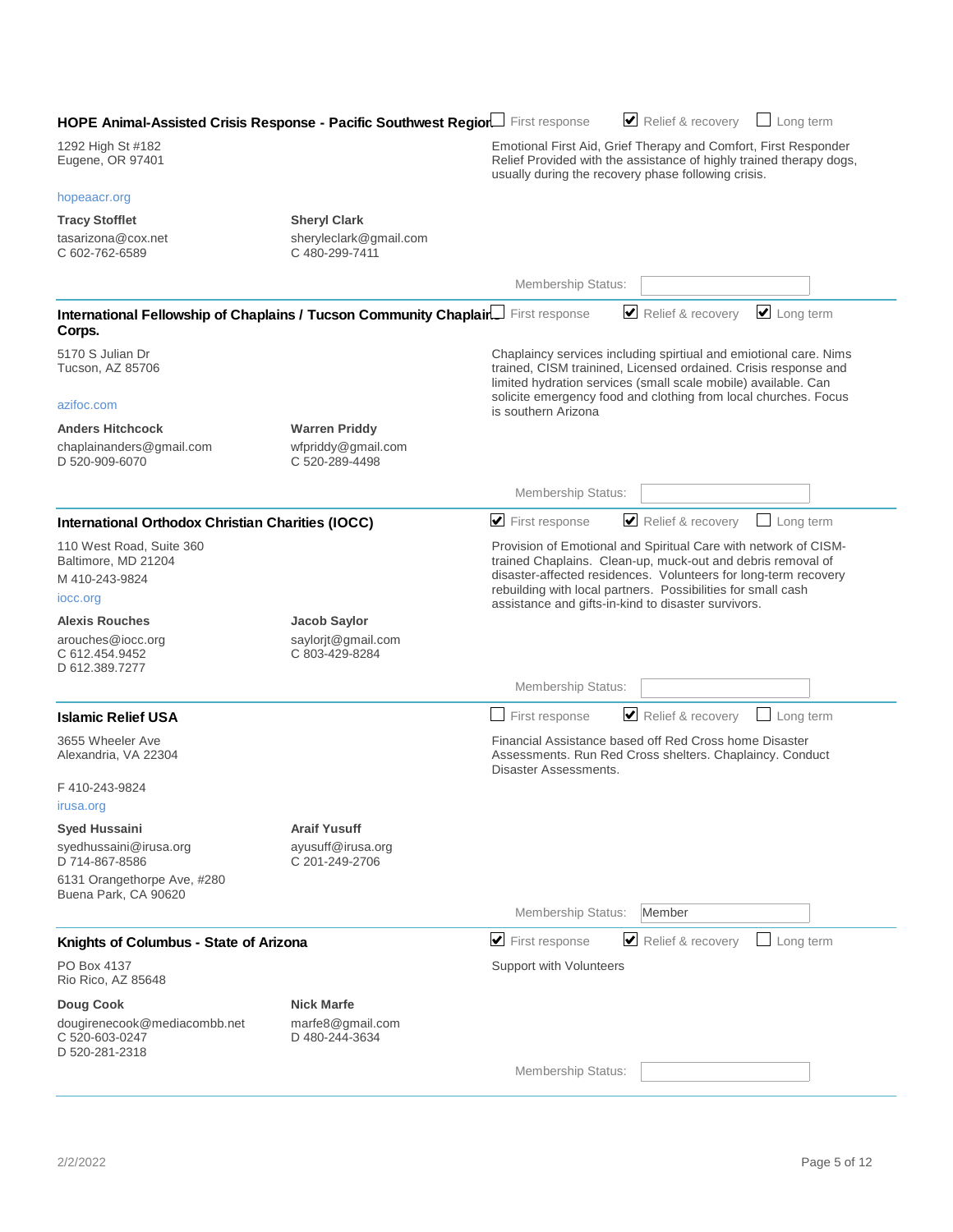| <b>LDS Charities</b>                                                 |                                                                     | $\blacktriangleright$ First response                                                                                                                                                            | Relief & recovery<br>Long term                                                                                                                                                                                                            |  |  |
|----------------------------------------------------------------------|---------------------------------------------------------------------|-------------------------------------------------------------------------------------------------------------------------------------------------------------------------------------------------|-------------------------------------------------------------------------------------------------------------------------------------------------------------------------------------------------------------------------------------------|--|--|
| 50 E North Temple St<br>Salt Lake City, UT 84150<br>Idscharities.org |                                                                     | Humanitarian Services of The Church of Jesus Christ of Latter-<br>day Saints, which operates Latter-day Saint Charities (LDSC),<br>promotes individual and family disaster preparedness through |                                                                                                                                                                                                                                           |  |  |
|                                                                      |                                                                     | training programs and materials. It offers immediate emergency<br>assistance to victims of natural and man-made disasters by                                                                    |                                                                                                                                                                                                                                           |  |  |
| <b>Jon Sherman</b>                                                   |                                                                     | providing short-term, life-sustaining resources such as food,                                                                                                                                   |                                                                                                                                                                                                                                           |  |  |
| jonsherman1@gmail.com<br>D 602-405-0308                              |                                                                     | water, shelter, clothing, medical, school, and hygiene supplies.<br>Under the direction of local leadership, LDSC volunteers distribute                                                         |                                                                                                                                                                                                                                           |  |  |
| 3551 E. Remington Dr.<br>Gilbert, AZ 85297                           |                                                                     |                                                                                                                                                                                                 |                                                                                                                                                                                                                                           |  |  |
|                                                                      |                                                                     | Membership Status:                                                                                                                                                                              |                                                                                                                                                                                                                                           |  |  |
| <b>Lutheran Social Services of the Southwest</b>                     |                                                                     | First response                                                                                                                                                                                  | Relief & recovery<br>$\triangleright$ Long term                                                                                                                                                                                           |  |  |
| 10201 S Elliot Rd, Ste 180<br>Phoenix, AZ 85044                      |                                                                     |                                                                                                                                                                                                 | Funding - Cash/Grants/Loans; Personal inquiries; Unmet needs<br>assessment; Case management, Adult Home Care Services,<br>Adult day-care, Refugee Resettlement, Job Assistance, Food<br>Banks, Shelter services for single homeless women |  |  |
| Iss-sw.org                                                           |                                                                     |                                                                                                                                                                                                 |                                                                                                                                                                                                                                           |  |  |
| <b>Robert Sanders</b><br>rsanders@lss-sw.org<br>D 480-284-1081       |                                                                     |                                                                                                                                                                                                 |                                                                                                                                                                                                                                           |  |  |
|                                                                      |                                                                     | Membership Status:                                                                                                                                                                              |                                                                                                                                                                                                                                           |  |  |
| <b>Maricopa County Department of Emergency Management</b>            |                                                                     | First response                                                                                                                                                                                  | Relief & recovery<br>Long term                                                                                                                                                                                                            |  |  |
| 5630 E McDowell Rd<br>Phoenix, AZ 85008<br>M 602-273-1411            |                                                                     |                                                                                                                                                                                                 |                                                                                                                                                                                                                                           |  |  |
| ready.maricopa.gov                                                   |                                                                     |                                                                                                                                                                                                 |                                                                                                                                                                                                                                           |  |  |
| <b>Jesus Haro</b><br>jesus.haro@maricopa.gov<br>D 602-859-8995       | <b>Michael Winters</b><br>MichaelWinters@mail.maricopa.go<br>$\vee$ |                                                                                                                                                                                                 |                                                                                                                                                                                                                                           |  |  |
|                                                                      |                                                                     | Membership Status:                                                                                                                                                                              | Affiliate                                                                                                                                                                                                                                 |  |  |
| <b>Maricopa County Department of Public Health</b>                   |                                                                     | First response                                                                                                                                                                                  | $\Box$ Long term<br>Relief & recovery                                                                                                                                                                                                     |  |  |
| 4041 N Central Ave<br>Phoenix, AZ 85012<br>M 602-506-3011            |                                                                     |                                                                                                                                                                                                 |                                                                                                                                                                                                                                           |  |  |
| maricopa.gov/3705/Public-Health-Administration                       |                                                                     |                                                                                                                                                                                                 |                                                                                                                                                                                                                                           |  |  |
| <b>June Vutrano</b>                                                  |                                                                     |                                                                                                                                                                                                 |                                                                                                                                                                                                                                           |  |  |
| June.Vutrano@Maricopa.gov<br>D 602-372-2658                          |                                                                     |                                                                                                                                                                                                 |                                                                                                                                                                                                                                           |  |  |
|                                                                      |                                                                     | Membership Status:                                                                                                                                                                              | Affiliate                                                                                                                                                                                                                                 |  |  |
| <b>Mennonite Disaster Service (Region 4)</b>                         |                                                                     | First response                                                                                                                                                                                  | $\triangle$ Long term<br>Relief & recovery                                                                                                                                                                                                |  |  |
| 583 Airport Rd<br>Lititz, PA 17543                                   |                                                                     |                                                                                                                                                                                                 | Respond, repair and rebuild those affected by disaster                                                                                                                                                                                    |  |  |
| M 717-735-3536<br>F 717-735-0809                                     |                                                                     |                                                                                                                                                                                                 |                                                                                                                                                                                                                                           |  |  |
| mds.mennonite.net/unit/arizona-unit/                                 |                                                                     |                                                                                                                                                                                                 |                                                                                                                                                                                                                                           |  |  |
| <b>Kim Shantz</b><br>kshantz48@gmail.com<br>D 928-210-772            | <b>Michele WhiteEagle</b><br>region4@mds.mennonite.net              |                                                                                                                                                                                                 |                                                                                                                                                                                                                                           |  |  |
|                                                                      |                                                                     | Membership Status:                                                                                                                                                                              | Member                                                                                                                                                                                                                                    |  |  |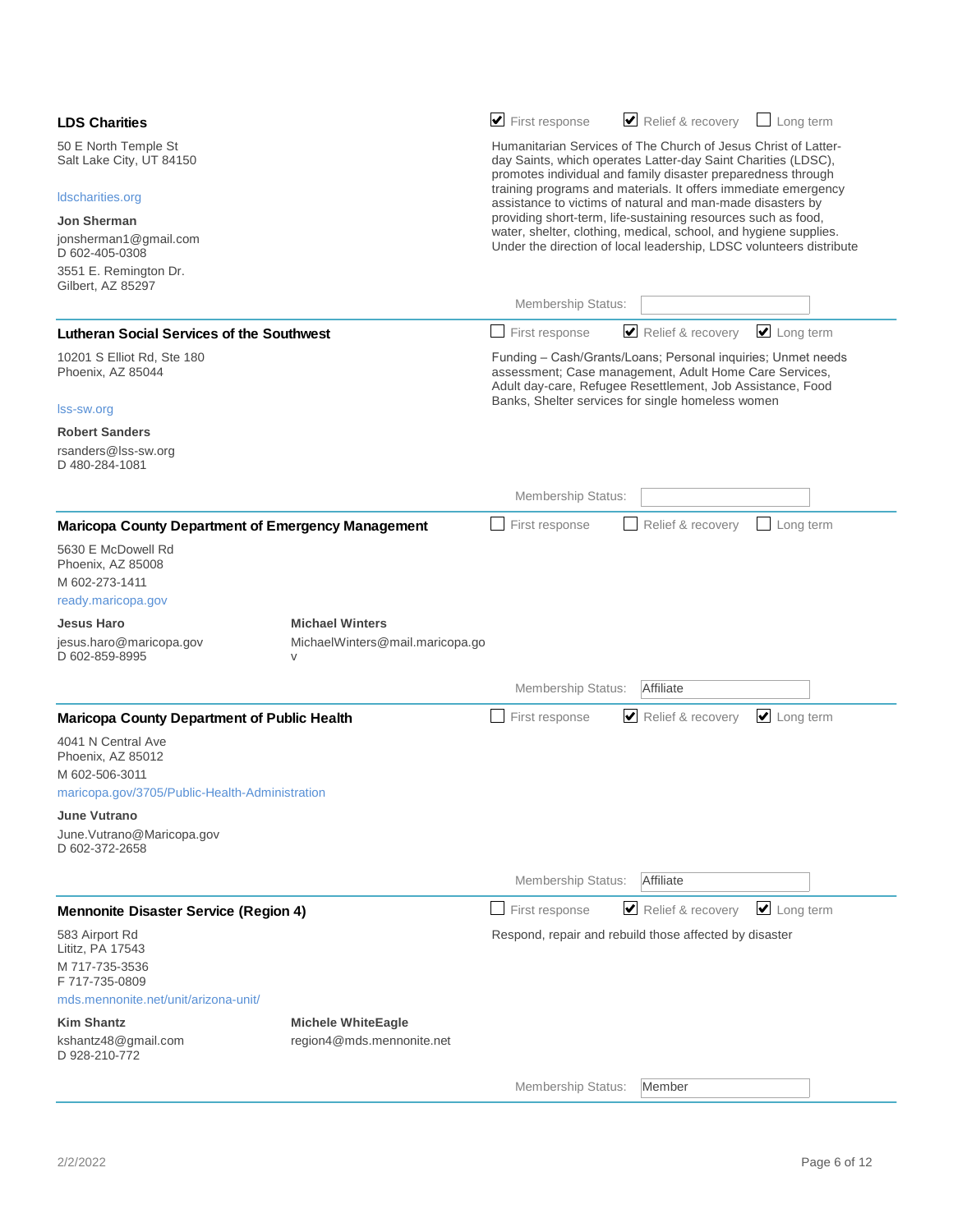|                                                                        |                                                | $\blacktriangleright$ First response                                                                                                                                                                                                                                                                                           | Relief & recovery |           |
|------------------------------------------------------------------------|------------------------------------------------|--------------------------------------------------------------------------------------------------------------------------------------------------------------------------------------------------------------------------------------------------------------------------------------------------------------------------------|-------------------|-----------|
| <b>Operation BBQ Relief</b>                                            |                                                |                                                                                                                                                                                                                                                                                                                                |                   | Long term |
| 15514 S. McClintock Dr.<br>Pleasant Hill, MO 64080                     |                                                | Providing good healthy meals to those affected and first<br>responders                                                                                                                                                                                                                                                         |                   |           |
| operationbbqrelief.org                                                 |                                                |                                                                                                                                                                                                                                                                                                                                |                   |           |
| <b>James Mark Crigler</b>                                              | Dana Reed                                      |                                                                                                                                                                                                                                                                                                                                |                   |           |
| az-lead@operationbbqrelief.org<br>C 602-561-4374                       | dreed@operationbbqrelief.org<br>C 201-913-2712 |                                                                                                                                                                                                                                                                                                                                |                   |           |
|                                                                        |                                                | Membership Status:                                                                                                                                                                                                                                                                                                             |                   |           |
| <b>Partnership with Native Americans</b>                               |                                                | First response                                                                                                                                                                                                                                                                                                                 | Relief & recovery | Long term |
| 1310 E Riverview Dr<br>Phoenix, AZ 85034                               |                                                | <b>Material Aid</b>                                                                                                                                                                                                                                                                                                            |                   |           |
| M 602-340-8050<br>F 602-340-8055                                       |                                                |                                                                                                                                                                                                                                                                                                                                |                   |           |
| nativepartnership.org                                                  |                                                |                                                                                                                                                                                                                                                                                                                                |                   |           |
| <b>Richard Miller</b>                                                  |                                                |                                                                                                                                                                                                                                                                                                                                |                   |           |
| rmiller@nativepartnership.org<br>C 614-582-0465<br>D 602-340-8050 x301 |                                                |                                                                                                                                                                                                                                                                                                                                |                   |           |
|                                                                        |                                                | Membership Status:                                                                                                                                                                                                                                                                                                             |                   |           |
| <b>Phoenix Community Toolbank</b>                                      |                                                | First response                                                                                                                                                                                                                                                                                                                 | Relief & recovery | Long term |
| 3531 East Corona Ave<br>Phoenix, AZ 85040                              |                                                | Phoenix Community ToolBank/ToolBank Disaster Services                                                                                                                                                                                                                                                                          |                   |           |
| M 602-438-4005                                                         |                                                | provides nonprofits and charitable organizations access to high<br>quality tools ranging from power tools to hand held tools for<br>volunteer events/projects/clean ups. *Please note during disaster<br>volunteer projects ToolBank's regular programing fee of 3% of the<br>retail value of the tool for one week is waived. |                   |           |
| phoenixtoolbank.org                                                    |                                                |                                                                                                                                                                                                                                                                                                                                |                   |           |
| <b>Jana Smith</b>                                                      | <b>Matt Knight</b>                             |                                                                                                                                                                                                                                                                                                                                |                   |           |
| jana.smith@toolbank.org<br>C 602-692-2473<br>D 602-438-4005            | matt.knight@toolbank.org<br>C 309-657-4985     |                                                                                                                                                                                                                                                                                                                                |                   |           |
|                                                                        |                                                | Membership Status:                                                                                                                                                                                                                                                                                                             | Member            |           |
| <b>Pima County Health Department</b>                                   |                                                | First response                                                                                                                                                                                                                                                                                                                 | Relief & recovery | Long term |
| 3950 S Country Club Rd, Ste 100<br>Tucson, AZ 85714                    |                                                |                                                                                                                                                                                                                                                                                                                                |                   |           |
| webcms.pima.gov/government/health_department                           |                                                |                                                                                                                                                                                                                                                                                                                                |                   |           |
| Louie Valenzuela                                                       |                                                |                                                                                                                                                                                                                                                                                                                                |                   |           |
| louie.valenzuela@pima.gov                                              |                                                |                                                                                                                                                                                                                                                                                                                                |                   |           |
| D<br>520-243-7749                                                      |                                                |                                                                                                                                                                                                                                                                                                                                |                   |           |
|                                                                        |                                                | Membership Status:                                                                                                                                                                                                                                                                                                             | Affiliate         |           |
| <b>Pima County Office of Emergency Management</b>                      |                                                | $\blacktriangleright$ First response                                                                                                                                                                                                                                                                                           | Relief & recovery | Long term |
| 3434 E. 22nd Street<br>Tucson, AZ 85713                                |                                                |                                                                                                                                                                                                                                                                                                                                |                   |           |
| M 520-724-9300                                                         |                                                |                                                                                                                                                                                                                                                                                                                                |                   |           |
| http://www.pima.gov/                                                   |                                                |                                                                                                                                                                                                                                                                                                                                |                   |           |
| <b>Matt McGlone</b>                                                    |                                                |                                                                                                                                                                                                                                                                                                                                |                   |           |
| matt.mcglone@pima.gov<br>C 520-279-1507<br>D 520-724-9309              |                                                |                                                                                                                                                                                                                                                                                                                                |                   |           |
|                                                                        |                                                | Membership Status:                                                                                                                                                                                                                                                                                                             | Affiliate         |           |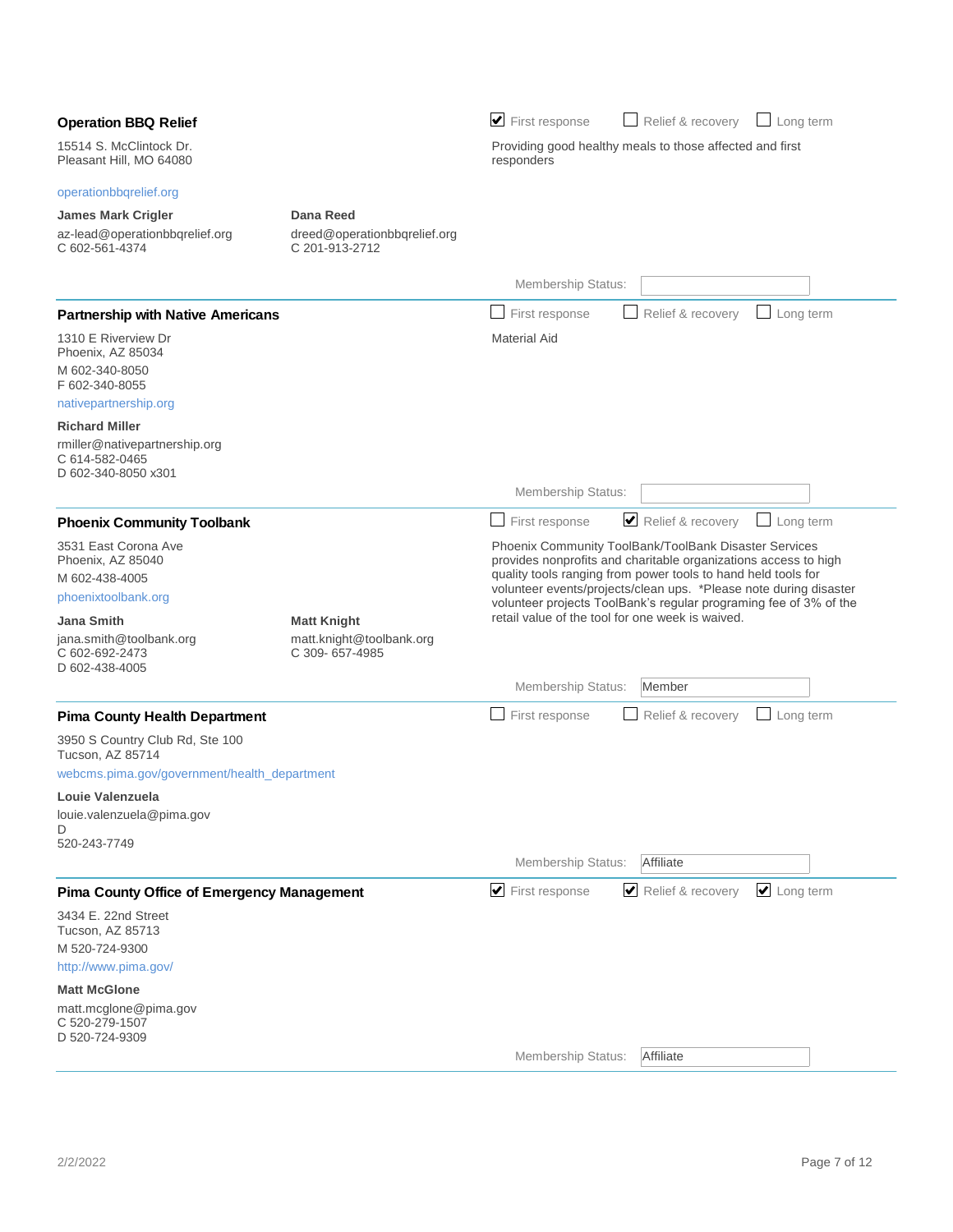| <b>Pinal County Emergency Management</b>                                                          |                                                                  | First response                                                                                                                                                                                                                                                                                                                                                                                                                                                                                                                            | Relief & recovery | $\Box$ Long term |
|---------------------------------------------------------------------------------------------------|------------------------------------------------------------------|-------------------------------------------------------------------------------------------------------------------------------------------------------------------------------------------------------------------------------------------------------------------------------------------------------------------------------------------------------------------------------------------------------------------------------------------------------------------------------------------------------------------------------------------|-------------------|------------------|
| 31 N. Pinal Street, Building F<br>Florence, AZ 85132<br>M 520-866-6684<br>F 520-866-6856          | <b>PO Box 727</b><br>Florence, AZ 85132                          |                                                                                                                                                                                                                                                                                                                                                                                                                                                                                                                                           |                   |                  |
| pinalcountyaz.gov/EmergencyManagement/Pages/home.aspx                                             |                                                                  |                                                                                                                                                                                                                                                                                                                                                                                                                                                                                                                                           |                   |                  |
| <b>Barbara Elliott</b>                                                                            | <b>Chuck Kmet</b>                                                |                                                                                                                                                                                                                                                                                                                                                                                                                                                                                                                                           |                   |                  |
| barbara.elliott@pinalcountyaz.gov<br>C 520-858-5905                                               | charles.kmet@pinalcountyaz.gov<br>C 520-866-6415                 |                                                                                                                                                                                                                                                                                                                                                                                                                                                                                                                                           |                   |                  |
|                                                                                                   |                                                                  | Membership Status:                                                                                                                                                                                                                                                                                                                                                                                                                                                                                                                        | Affiliate         |                  |
| Presbyterian Disaster Assistance National Response Team                                           |                                                                  | First response                                                                                                                                                                                                                                                                                                                                                                                                                                                                                                                            | Relief & recovery | $\Box$ Long term |
| 100 Witherspoon St<br>Louisville, KY 40202<br>M 502-569-5000                                      |                                                                  | Emotional/Spiritual Care. Support/Coordination of hosting sites for<br><b>CTR Volunteers</b>                                                                                                                                                                                                                                                                                                                                                                                                                                              |                   |                  |
| pda.pcusa.org                                                                                     |                                                                  |                                                                                                                                                                                                                                                                                                                                                                                                                                                                                                                                           |                   |                  |
| <b>Ed Spence</b><br>eespencejr@gmail.com<br>D4802668791<br>1106 W. Whitten St                     |                                                                  |                                                                                                                                                                                                                                                                                                                                                                                                                                                                                                                                           |                   |                  |
| Chandler, AZ 85224                                                                                |                                                                  | <b>Membership Status:</b>                                                                                                                                                                                                                                                                                                                                                                                                                                                                                                                 | Member            |                  |
| <b>Samaritan's Purse</b>                                                                          |                                                                  | First response                                                                                                                                                                                                                                                                                                                                                                                                                                                                                                                            | Relief & recovery | $\Box$ Long term |
| PO Box 3000<br>Boone, NC 28607<br>M 828-262-1980<br>samaritanspurse.org                           |                                                                  | Self Contained, Faith Based Ministry, utlizes a country wide base<br>of volunteers and responds as the request or need arises.<br>Asistance with emergency disaster caused needs including debris<br>clean up, debreis removel from home to curb with segregation of<br>debris into FEMA mandated groups, mud-out of flooded homes,<br>chainsaw teams, sorting or personal belongings, sifting of<br>belongings from homes affected by fire, tarping of homes affected<br>by "wind-born" disasters, chaplains for spiritual and emotional |                   |                  |
| <b>Bruce Poss</b>                                                                                 | <b>Thomas O'Brien</b>                                            |                                                                                                                                                                                                                                                                                                                                                                                                                                                                                                                                           |                   |                  |
| bposs@samaritan.org<br>C 828-406-3645<br>D 800-528-1980 x1840 □                                   | C 714-732-0931                                                   |                                                                                                                                                                                                                                                                                                                                                                                                                                                                                                                                           |                   |                  |
|                                                                                                   |                                                                  | <b>Membership Status:</b>                                                                                                                                                                                                                                                                                                                                                                                                                                                                                                                 |                   |                  |
| Santa Cruz County Health Services - Public Health Emergency<br><b>Preparedness &amp; Response</b> |                                                                  | First response                                                                                                                                                                                                                                                                                                                                                                                                                                                                                                                            | Relief & recovery | Long term        |
| 2150 N Congress Dr<br>Nogales, AZ 85621                                                           |                                                                  |                                                                                                                                                                                                                                                                                                                                                                                                                                                                                                                                           |                   |                  |
| M 520-375-7900<br>F 520-375-7904<br>co.santa-cruz.az.us/154/Emergency-Preparedness                |                                                                  |                                                                                                                                                                                                                                                                                                                                                                                                                                                                                                                                           |                   |                  |
| <b>Rose &amp; Dave Wessendorf</b>                                                                 |                                                                  |                                                                                                                                                                                                                                                                                                                                                                                                                                                                                                                                           |                   |                  |
| dwessendorf@santacruzcountyaz.g                                                                   |                                                                  |                                                                                                                                                                                                                                                                                                                                                                                                                                                                                                                                           |                   |                  |
| OV<br>D 520-375-7623                                                                              |                                                                  | <b>Membership Status:</b>                                                                                                                                                                                                                                                                                                                                                                                                                                                                                                                 | Affiliate         |                  |
| Society of St. Vincent de Paul                                                                    |                                                                  | First response                                                                                                                                                                                                                                                                                                                                                                                                                                                                                                                            | Relief & recovery | $\cup$ Long term |
| 420 Watkins Rd<br>Phoenix, AZ 85003                                                               | PO Box 13600<br>Phoenix, AZ 85002                                | Feeding Kitchen/eating hall; Food boxes; Distribution trucks;<br>Food, feeding equipment/utensils; Family services assistance:<br>Clothing -infant/children/adult; Personal hygiene supplies; Unmet<br>needs assessment; Furniture; Bedding-blankets/linens                                                                                                                                                                                                                                                                               |                   |                  |
| svdpusa.org                                                                                       |                                                                  |                                                                                                                                                                                                                                                                                                                                                                                                                                                                                                                                           |                   |                  |
| <b>Pat Donaldson</b><br>D 623-523-7061                                                            | <b>Danielle McMahon</b><br>DMcMahon@svdpaz.org<br>C 602-625-5460 |                                                                                                                                                                                                                                                                                                                                                                                                                                                                                                                                           |                   |                  |
|                                                                                                   |                                                                  | <b>Membership Status:</b>                                                                                                                                                                                                                                                                                                                                                                                                                                                                                                                 |                   |                  |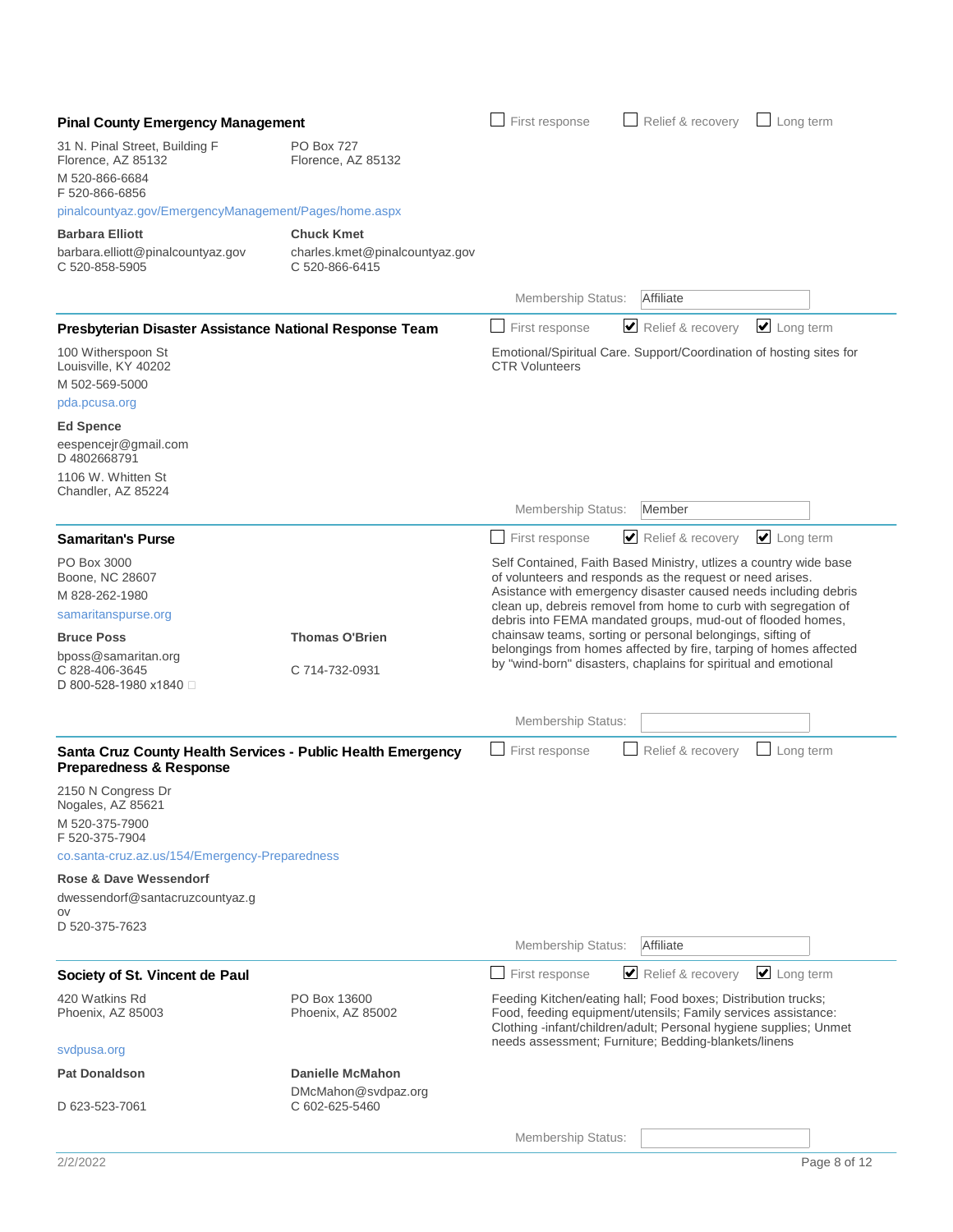| Solari & Community Information & Referal 2-1-1 Arizona                                                                                                                                            |                                                             | $\blacktriangleright$ First response                                                                                                                                                                                                                            | Relief & recovery                                                                                                                                                                                                                                              | $\Box$ Long term           |
|---------------------------------------------------------------------------------------------------------------------------------------------------------------------------------------------------|-------------------------------------------------------------|-----------------------------------------------------------------------------------------------------------------------------------------------------------------------------------------------------------------------------------------------------------------|----------------------------------------------------------------------------------------------------------------------------------------------------------------------------------------------------------------------------------------------------------------|----------------------------|
| 1275 W Washington St, Ste 108<br>Tempe, AZ 85281<br>M 602-427-4600<br>www.solari-inc.org; 211arizona.org                                                                                          |                                                             |                                                                                                                                                                                                                                                                 |                                                                                                                                                                                                                                                                |                            |
| <b>Shelby Graves</b><br>Shelby.Graves@solari-inc.org<br>D 602-427-5117                                                                                                                            |                                                             |                                                                                                                                                                                                                                                                 |                                                                                                                                                                                                                                                                |                            |
|                                                                                                                                                                                                   |                                                             | Membership Status:                                                                                                                                                                                                                                              |                                                                                                                                                                                                                                                                |                            |
| <b>Southwest Conference United Church of Christ</b>                                                                                                                                               |                                                             | First response                                                                                                                                                                                                                                                  | Relief & recovery                                                                                                                                                                                                                                              | $\cup$ Long term           |
| 917 E Sheridan<br>Phoenix, AZ 85006<br>M 602-468-3830<br>swcucc.org                                                                                                                               |                                                             |                                                                                                                                                                                                                                                                 |                                                                                                                                                                                                                                                                |                            |
|                                                                                                                                                                                                   |                                                             | Membership Status:                                                                                                                                                                                                                                              | Member                                                                                                                                                                                                                                                         |                            |
| <b>Team Rubicon</b>                                                                                                                                                                               |                                                             | $\blacktriangleright$ First response                                                                                                                                                                                                                            | Relief & recovery                                                                                                                                                                                                                                              | Long term                  |
| 6171 Century Blvd, Suite 310<br>Los Angeles, CA 90045<br>M 310-640-8787<br>teamrubiconusa.org                                                                                                     |                                                             | Immediate disaster response, spontaneous volunteer<br>management, site management, debris removal, expediant<br>mitigation (sand bagging), chain saw operations                                                                                                 |                                                                                                                                                                                                                                                                |                            |
| <b>Matt Reger</b><br>matt.reger@teamrubiconusa.org<br>D 952-451-6344                                                                                                                              |                                                             |                                                                                                                                                                                                                                                                 |                                                                                                                                                                                                                                                                |                            |
|                                                                                                                                                                                                   |                                                             | Membership Status:                                                                                                                                                                                                                                              |                                                                                                                                                                                                                                                                |                            |
| The Salvation Army - Southwest Division                                                                                                                                                           |                                                             | $\blacktriangleright$ First response                                                                                                                                                                                                                            | Relief & recovery                                                                                                                                                                                                                                              | $\cup$ Long term           |
| 2707 E Van Buren St<br>Phoenix, AZ 85072<br>M 602-267-4100<br>salvationarmysouthwest.org<br><b>Jeannette Aird</b><br>Jeannette.aird@usw.salvationarmy.<br>org<br>C 602-502-3049<br>D 602-267-4174 | PO Box 52177<br>Phoenix, AZ 85072                           | Mass Care Feeding and Hydration Service from Fixed or Mobile<br>locations; Aidmatrix Administrator and Recipient Organization;<br>term unmet needs including food clothing, household goods and<br>financial assistance; Long Term Recovery Assistance for long | Feeding Operations; Mass Care Shelter Management at limited<br>Donations Management including in-kind goods collection,<br>sorting, storage, transportation and distribution; Emotional and<br>Spiritual Care Services; Disaster Survivor Assistance for short |                            |
|                                                                                                                                                                                                   |                                                             | Membership Status:                                                                                                                                                                                                                                              | Member                                                                                                                                                                                                                                                         |                            |
| The United Way of Northern Arizona                                                                                                                                                                |                                                             | $\blacktriangleright$ First response                                                                                                                                                                                                                            | Relief & recovery                                                                                                                                                                                                                                              | $\triangleright$ Long term |
| 1515 E Cedar Ave, Ste D-1<br>Flagstaff, AZ 86004<br>M 928-773-9813<br>nazunitedway.org                                                                                                            |                                                             | Volunteer Reception Center, Disaster Funding, Donations<br>Management Support.                                                                                                                                                                                  |                                                                                                                                                                                                                                                                |                            |
| <b>Sybil Smith</b>                                                                                                                                                                                | <b>Carol Dykes</b>                                          |                                                                                                                                                                                                                                                                 |                                                                                                                                                                                                                                                                |                            |
| udali92@gmail.com<br>C 928-699-4843                                                                                                                                                               | cdykes@nazunitedway.org<br>C 928-853-7134<br>D 928-773-9813 |                                                                                                                                                                                                                                                                 |                                                                                                                                                                                                                                                                |                            |
|                                                                                                                                                                                                   |                                                             | Membership Status:                                                                                                                                                                                                                                              |                                                                                                                                                                                                                                                                |                            |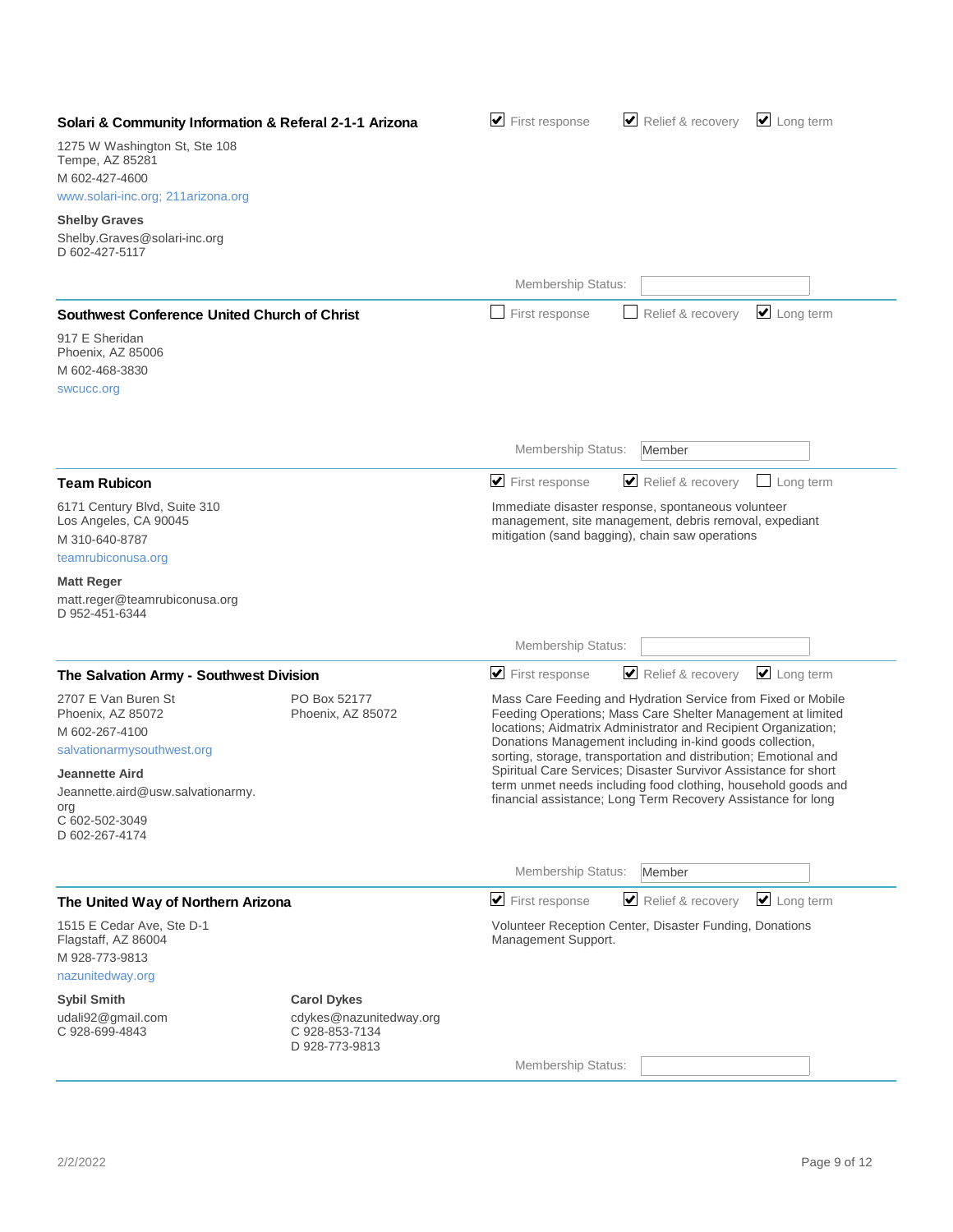| United Methodist Desert Southwest Conference Disaster Relief<br><b>Committee (UMCOR)</b>         |                                                                                  | Relief & recovery<br>First response                                                                                                                                                                                       | $\triangleright$ Long term |  |
|--------------------------------------------------------------------------------------------------|----------------------------------------------------------------------------------|---------------------------------------------------------------------------------------------------------------------------------------------------------------------------------------------------------------------------|----------------------------|--|
| PO Box 32830<br>Phoenix, AZ 85064                                                                |                                                                                  | Relief Phase muck out/salvage/prevent further damage, and<br>Rcovery Phase case management/rebuild. Teams also receive<br>many hours of training to listen and comfort survivors and to work                              |                            |  |
| www.umcor.org                                                                                    |                                                                                  | in a wildfire setting. They are trained in muck out best practices<br>and know how to help in a disaster center during the Rescue                                                                                         |                            |  |
| Jo Robinson                                                                                      | <b>Polly Turner</b>                                                              | Phase. Each member is background checked and                                                                                                                                                                              |                            |  |
| josiewales95@yahoo.com<br>C 520-576-8663                                                         | diasterresponse@dscumc.org<br>C 480-861-9033                                     | retrained/badged every 3 years.                                                                                                                                                                                           |                            |  |
|                                                                                                  |                                                                                  | Membership Status:                                                                                                                                                                                                        |                            |  |
| Valley of the Sun United Way                                                                     |                                                                                  | $\blacktriangleright$ First response<br>Relief & recovery                                                                                                                                                                 | $\Box$ Long term           |  |
| 3200 E. Cambelback Road, Ste 375<br>Phoenix, AZ 85018                                            |                                                                                  | United Way belongs to our community and our number one focus<br>is to nimbly and effectively respond to, and develop solutions for,<br>our Valley's most pressing needs. We will ACTIVATE resources,                      |                            |  |
| vsuw.org                                                                                         |                                                                                  | ACTIVATE corporate and nonprofit partners, ACTIVATE change,<br>ACTIVATE hope, and provide real solutions to the immediate and                                                                                             |                            |  |
| <b>Twyla Marcrum</b>                                                                             | <b>Jayson Matthews</b>                                                           | evolving needs of our community.                                                                                                                                                                                          |                            |  |
| tmarcrum@vsuw.org<br>D 480-229-7404                                                              | jmatthews@vsuw.org<br>C 602-631-4837                                             |                                                                                                                                                                                                                           |                            |  |
|                                                                                                  |                                                                                  | Membership Status:<br>Member                                                                                                                                                                                              |                            |  |
| <b>Victim Relief Ministries</b>                                                                  |                                                                                  | $\blacktriangleright$ First response<br>Relief & recovery                                                                                                                                                                 | $\triangleright$ Long term |  |
| 5009 West Royal Palm Rd<br>Glendale, AZ 85302<br>M 972-400-1163<br>victimrelief.org              |                                                                                  | Outreach to victims of crime and natural disasters. Trauma<br>Counseling and volunteers. Spiritual Care by Chaplains. Crisis<br>Responders. Debriefing (Individual & Group). Grief Support<br>www.VictimRelief.org        |                            |  |
| Don Lopeman<br>dcvrm2016@gmail.com<br>C 623 521-2767                                             | <b>Adam Tharp</b><br>chaplaintharp@gmail.com<br>C 623-693-1521<br>H 623-388-2721 |                                                                                                                                                                                                                           |                            |  |
|                                                                                                  |                                                                                  | Membership Status:                                                                                                                                                                                                        |                            |  |
| <b>Wildfire</b>                                                                                  |                                                                                  | Relief & recovery<br>First response                                                                                                                                                                                       | $\triangleright$ Long term |  |
| 340 E Palm Lane, Suite 315<br>Phoenix, AZ 85004<br>M 602-604-0640<br>F 602-604-0644<br>azcaa.org |                                                                                  | Trained volunteers in areas of communication, housing (eviction<br>prevention), and utility assistance. Can assist in applying for govt<br>aide                                                                           |                            |  |
| <b>Cynthia Zwick</b><br>czwick@wildfireaz.org<br>C 602-432-3464<br>D 602-604-0640                |                                                                                  |                                                                                                                                                                                                                           |                            |  |
|                                                                                                  |                                                                                  | Membership Status:                                                                                                                                                                                                        |                            |  |
| <b>World Renew/DRS</b>                                                                           |                                                                                  | $\blacktriangleright$ First response<br>Relief & recovery                                                                                                                                                                 | $\Box$ Long term           |  |
| 400 76th St, Ste 17<br>Byron Center, MI 49315<br>M 800-848-5818<br>worldrenew.net                |                                                                                  | Untrained volunteers; Clean-up/home repairs; Longterm<br>rebuilding & repair of disaster damaged homes; Building trades,,<br>professionals; Case Mgt and Advocacy; Needs assessment;<br>Organizational capacity building. |                            |  |
| <b>Dennis M Mulder</b>                                                                           | <b>Joe &amp; Kathy Cortez</b>                                                    |                                                                                                                                                                                                                           |                            |  |
| denshamulderps23@gmail.com<br>C 708-415-4092                                                     | jcortez2010@gmail.com;<br>calitex805@gmail.com<br>C 916-945-7306                 |                                                                                                                                                                                                                           |                            |  |
|                                                                                                  |                                                                                  | <b>Membership Status:</b>                                                                                                                                                                                                 |                            |  |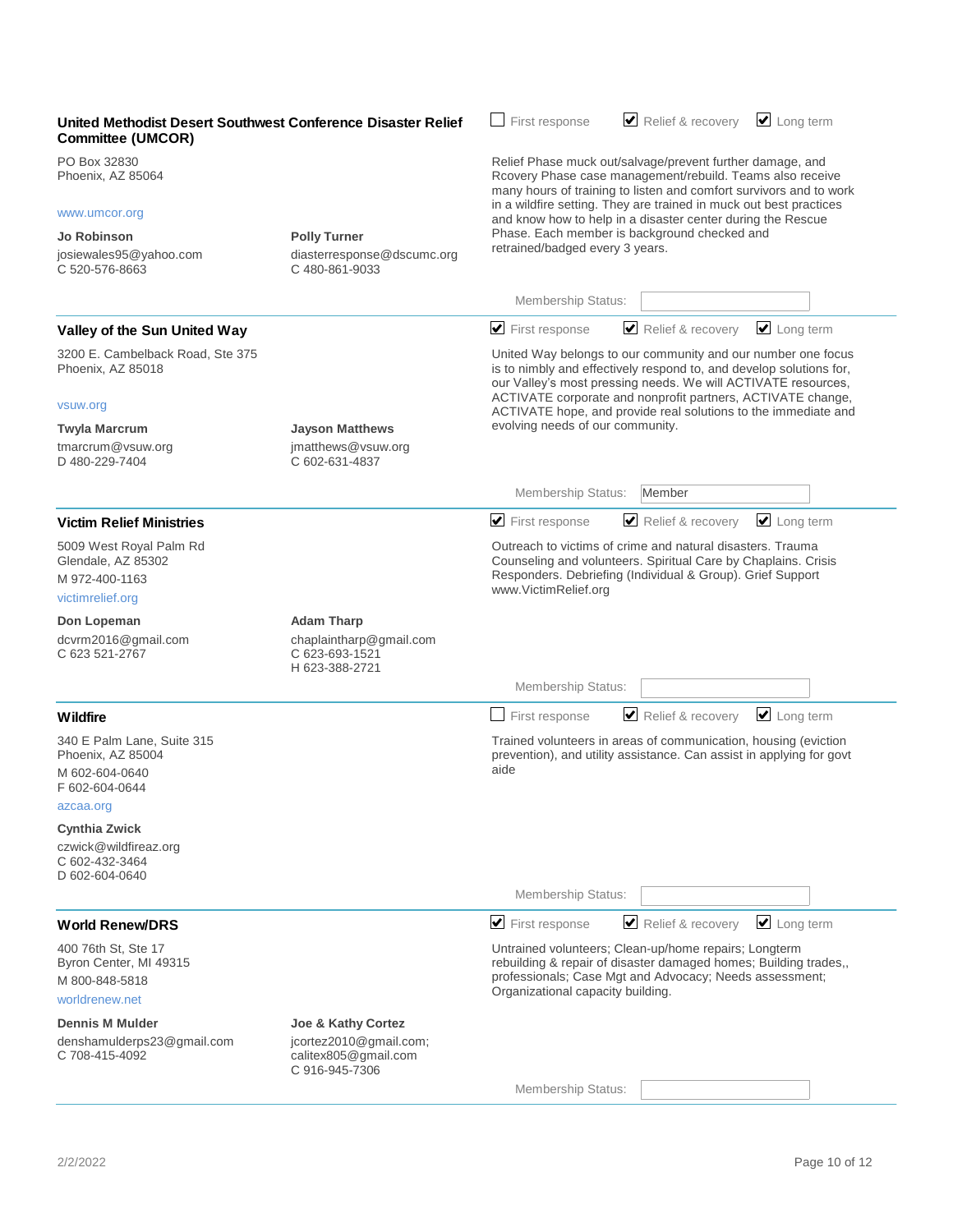| <b>Coconino County VOAD</b>                                         |                                                                | Relief & recovery V Long term<br>$\blacktriangleright$ First response                   |
|---------------------------------------------------------------------|----------------------------------------------------------------|-----------------------------------------------------------------------------------------|
|                                                                     |                                                                | County/Regional group of voluntary agencies coordinated to<br>respond in a disaster.    |
| <b>Sybil Smith</b><br>ssmith@nazunitedway.org<br>C 928-699-4843     |                                                                |                                                                                         |
|                                                                     |                                                                | Local VOAD<br>Membership Status:                                                        |
| <b>Maricopa County Coad</b>                                         |                                                                | $\Box$ Long term<br>$\blacktriangleright$ First response<br>Relief & recovery           |
|                                                                     |                                                                | County/Regional group of voluntary agencies coordinated to<br>respond in a disaster.    |
| <b>Debbie McKnight</b><br>dmcknight@azhumane.org<br>C 480-254-6643  |                                                                |                                                                                         |
|                                                                     |                                                                | Local VOAD<br>Membership Status:                                                        |
| <b>Mohave County COAD</b>                                           |                                                                | $\Box$ Long term<br>$\blacktriangleright$ First response<br>Relief & recovery           |
|                                                                     |                                                                | County/Regional group of voluntary agencies coordinated to<br>respond in a disaster.    |
|                                                                     |                                                                | Local VOAD<br>Membership Status:                                                        |
| <b>Pinal County COAD</b>                                            |                                                                | $\blacktriangleright$ First response<br>Relief & recovery<br>$\Box$ Long term           |
|                                                                     |                                                                | County/Regional group of voluntary agencies coordinated to<br>respond in a disaster.    |
| Open                                                                |                                                                |                                                                                         |
|                                                                     |                                                                | Local VOAD<br>Membership Status:                                                        |
| Southern Arizona COAD                                               |                                                                | Relief & recovery<br>$\triangleright$ Long term<br>$\blacktriangleright$ First response |
|                                                                     |                                                                | County/Regional group of voluntary agencies coordinated to<br>respond in a disaster.    |
| <b>Chris Taylor</b><br>ctaylor@ccctucson.org                        |                                                                |                                                                                         |
|                                                                     |                                                                | Local VOAD<br>Membership Status:                                                        |
| <b>Yavapai County COAD</b>                                          |                                                                | $\blacktriangleright$ First response<br>Relief & recovery<br>$\Box$ Long term           |
|                                                                     |                                                                | County/Regional group of voluntary agencies coordinated to<br>respond in a disaster.    |
| <b>Tony Poe</b><br>tony.poe@usw.salvationarmy.org<br>C 951-522-1787 | <b>Heather Timme</b><br>htimme1@cableone.net<br>C 267-252-1765 |                                                                                         |
|                                                                     |                                                                | Local VOAD<br>Membership Status:                                                        |